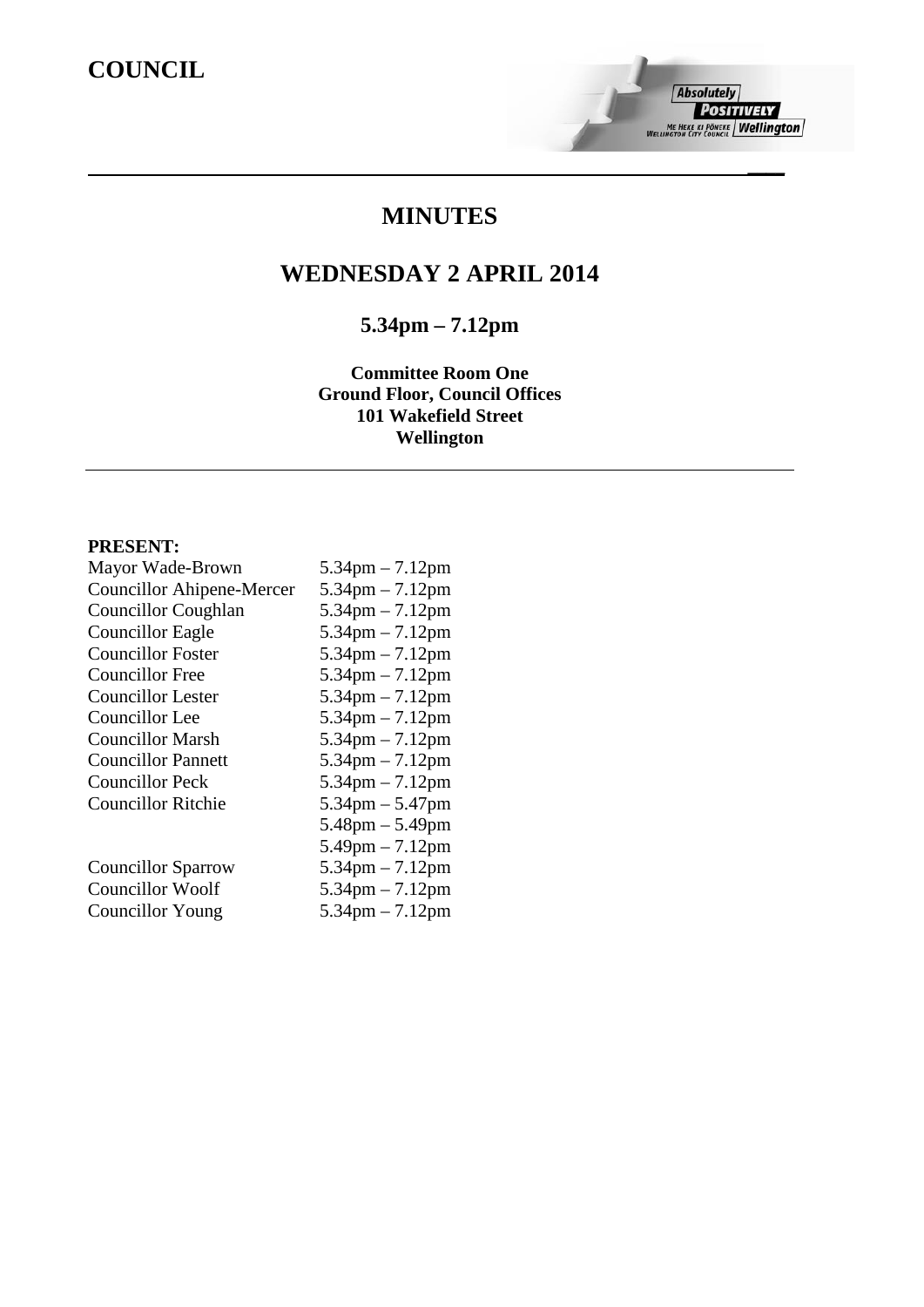## **WELCOME**

Her Worship Mayor Wade-Brown welcomed the Massey University journalism students and Mrs Dunlop, to the meeting.

# **APOLOGIES**

No apologies were received.

## **CONFIRMATION OF MINUTES**

### **Moved Mayor Wade-Brown, seconded Councillor Marsh**

## **RESOLVED:**

*THAT Council:*

- *1. Approve the minutes of the meeting held on Wednesday 26 February 2014, having been circulated, that they be taken as read and confirmed as an accurate record of that meeting.*
- Voting for: Mayor Wade-Brown, Councillors Ahipene-Mercer, Coughlan, Eagle, Foster, Free, Lee, Lester, Marsh, Pannett, Peck, Ritchie, Sparrow, Woolf and Young.
- Voting against: Nil
- Majority Vote: 15:0

# **CARRIED**

# **PUBLIC PARTICIPATION**

## **NOTED:**

1. John Bishop and Joan Quinn, Friends of Tawa Bush Reserves addressed the meeting in relation to the Town Belt Bill.

## **ANNOUNCEMENTS BY THE MAYOR**

### **Fiona Dunlop**

Mayor Wade-Brown recognised Fiona Dunlop, Committee Advisor, for 29 years of services to the Council as follows:

*"Councillors, tonight we bid farewell to our long-serving Council staff member, committee clerk and colleague, Fiona Dunlop.*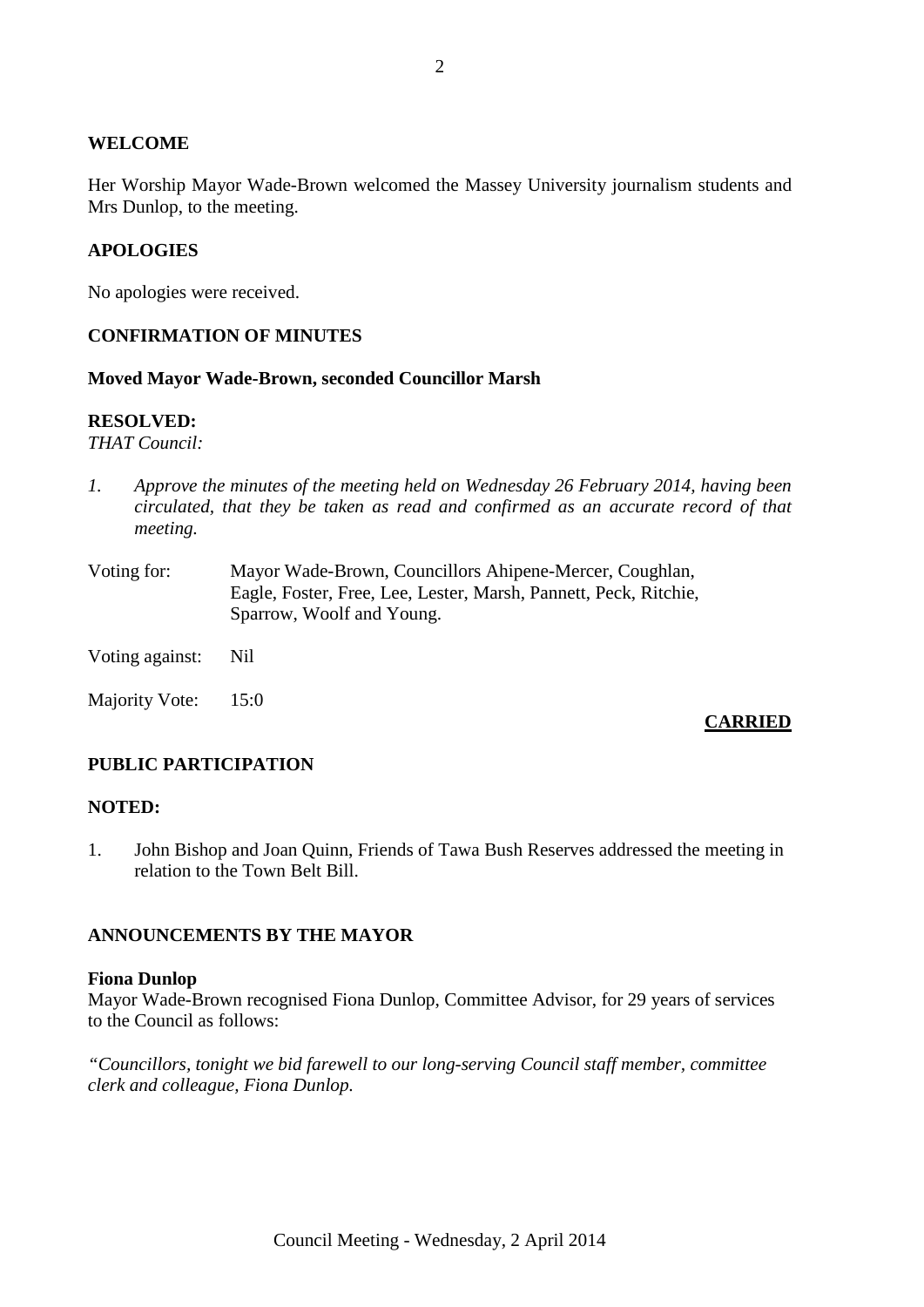*Fiona has devoted 29 years to the Wellington City Council, joining the organisation the third of December 1984, fresh out of High School, and has left an impression on so many of us – Councillors, Mayors and staff over the years.*

*Over those 29 years, Fiona has developed an admirable reputation as a font of knowledge of Council business. Many of us throughout Council have known that when we needed to know a particular Council decision or presentation, the first call we need to make was to Fiona. In the vast majority of times, that was the only call we needed to make.*

*We've received advice from her on Standing Orders and on Council's policy on a myriad of subjects. Her time spent in the Town Clerk's Records Office and her excellent knowledge of the filing system throughout different eras of data management has helped her immensely in this regard.* 

*Her reputation extends beyond our civic borders. She has helped to organise national training courses for Committee Advisors in association with Local Government New Zealand for a number of years and has been a leading participant at many of those seminars.*

*She is a stickler for detail and her knowledge of the legislation on the calling and running of meetings is widely regarded by everyone.*

*All of this is very worthy, however it's Fiona's bubbly personality that leaves such a lasting impression. Fiona always brought a smile to her work, and to her interaction with public and elected members.*

*She has an appreciation for uniforms and a devotion to her family, a love of dressing up and a love of Ford cars.*

*Above all, she's shown a love for the work she does and the people she works with. Fiona Gail Dunlop, from all of us a heartfelt thanks and our very best wishes for your sparkling future."*

## **Chief Executive – Kevin Lavery**

Mayor Wade-Brown congratulated Kevin Lavery on his first anniversary as the Chief Executive of the Wellington City Council.

### **Tupara Pita**

Mayor Wade-Brown introduced Tupara Pita the Rangitahi representative on behalf of the Wellington City Council.

## **CONFLICT OF INTEREST DECLARATIONS**

No conflicts of interest were declared.

(Councillor Ritchie left the meeting at 5.47pm)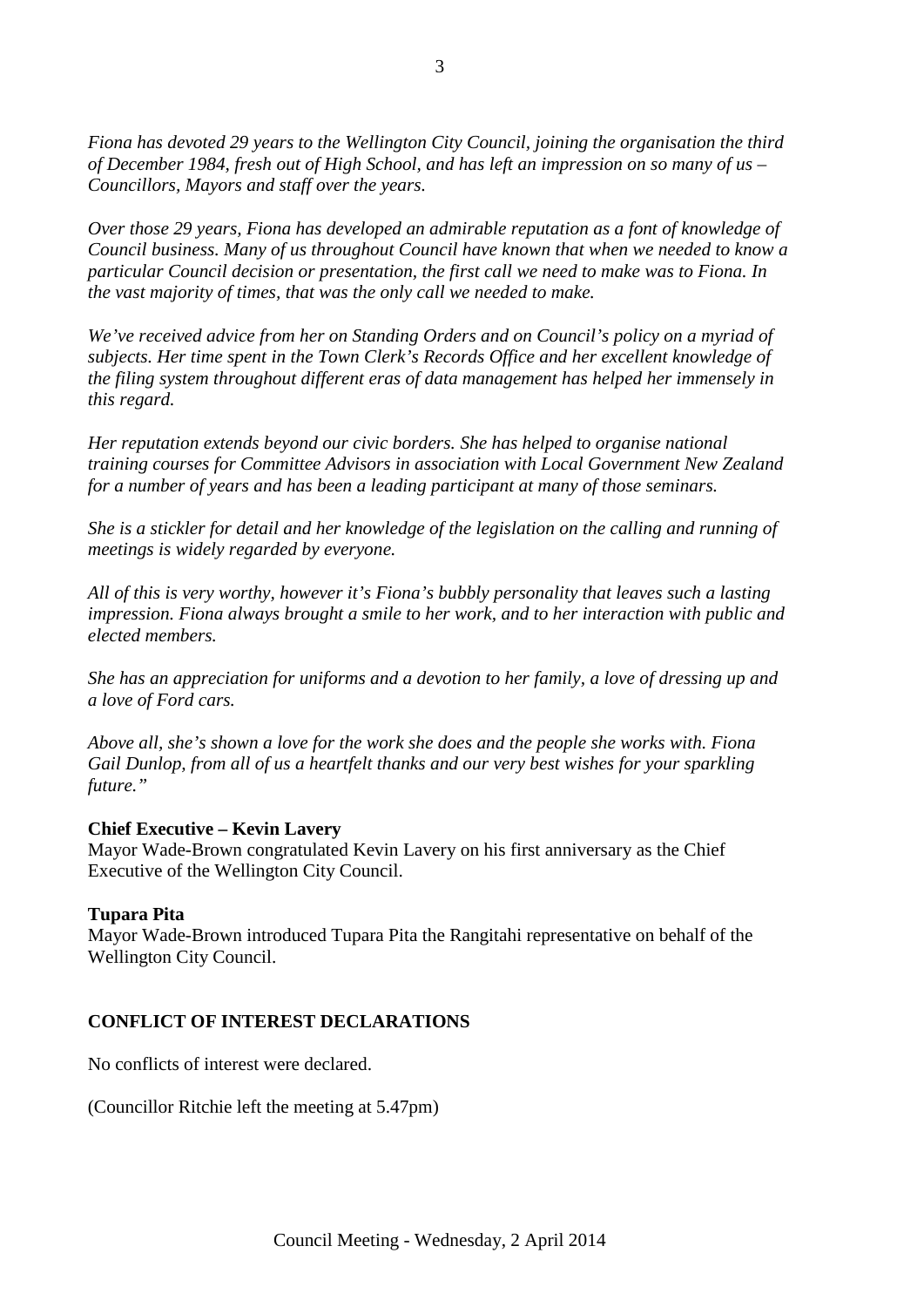# **General Business**

# **NAMING FRANK KITTS LAGOON AND HARBOUR FOOT BRIDGE**

Report of Michael Oates, Open Space and Recreation Planning Manager (REPORT 1)

# **Moved Mayor Wade-Brown, seconded Councillor Ahipene-Mercer**

(Councillor Ritchie returned to the meeting at 5.48pm) (Councillor Ritchie left the meeting at 5.48pm) (Councillor Ritchie returned to the meeting at 5.49pm)

## **RESOLVED:**

*THAT Council:*

- *1. Receive the information.*
- *2. Agree to support a joint application with Port Nicholson Block Settlement Trust to the New Zealand Geographic Board to name the lagoon to 'Whai Repo Lagoon'.*
- *3. Agree to name the footbridge to 'Aukati Footbridge' within current Wellington City Council asset naming processes.*
- *4. Agree that Council will carry out appropriate consultation with the public and key stakeholders.*
- *5. Note that appropriate signage will be developed in consultation with Port Nicholson Block Settlement Trust.*
- *6. Note that the application to the New Zealand Geographic Board may take up to 12 months to be processed and there is no guarantee that the Board will accept the proposal.*
- Voting for: Mayor Wade-Brown, Councillors Ahipene-Mercer, Coughlan, Eagle, Foster, Free, Lee, Lester, Marsh, Pannett, Peck, Ritchie, Sparrow, Woolf and Young
- Voting against: Nil
- Majority Vote: 15:0

**CARRIED**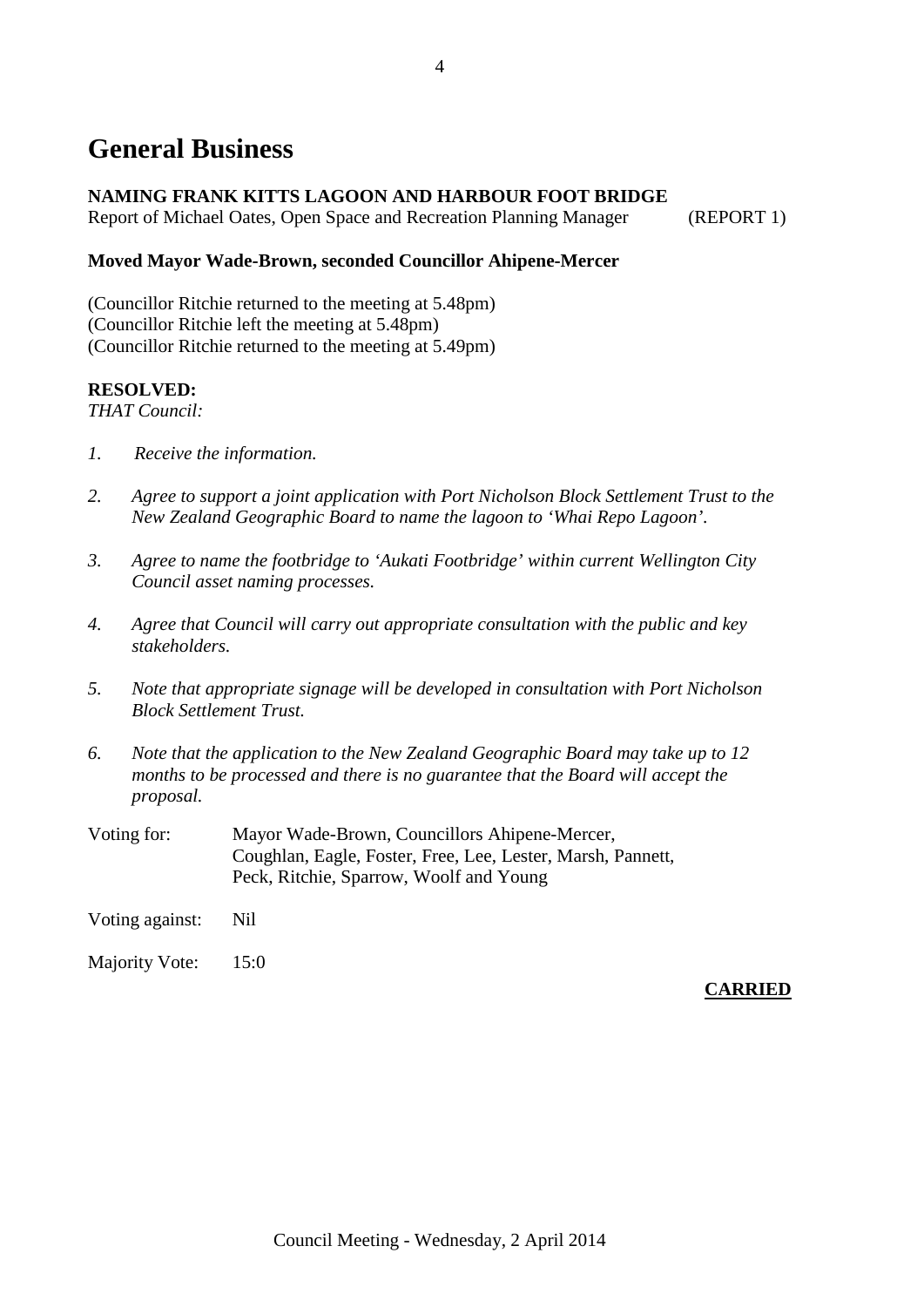### **REGULATORY PROCESSES COMMITTEE**

Meeting of Thursday 20 March 2014 (REPORT 2)

# *DECISION ON OBJECTIONS TO THE PROPOSED ROAD STOPPING AND DISPOSAL OF LEGAL ROAD – FORRES STREET, SEATOUN (REPORT 3)*

### **Moved Councillor Ahipene-Mercer, seconded Councillor Pannett**

### **RESOLVED:**

*THAT Council:*

- *1. (a) Agree to not uphold any objections in relation to the proposal to stop 933 m² unformed legal road at Forres Street, Seatoun (the Land);*
	- *(b) Agree to register a right of way easement on the title of the Land in favour of unit 2 / 38 Ferry Road;*
	- *(c) Delegate to the Chief Executive Officer the power to approve and conclude any action relating to Environment Court proceedings, if required;*
	- *(d) Delegate to the Chief Executive Officer the power to negotiate and conclude all matters in relation to the disposal of the Land;*
	- *(e) Agree that the sale be subject to a covenant or conditions, developed with input from Council's heritage team, to protect the façade and important parts of the building.*
- Voting for: Mayor Wade-Brown, Councillors Ahipene-Mercer, Coughlan, Eagle, Foster, Free, Lee, Lester, Marsh, Pannett, Peck, Ritchie, Sparrow, Woolf and Young
- Voting against: Nil
- Majority Vote: 15:0

### **CARRIED**

### **ENVIRONMENT COMMITTEE**

Meeting of Thursday 20 March 2014 (REPORT 3)

## *DRAFT WELLINGTON TOWN BELT BILL (REPORT 1)*

### **Moved Councillor Pannett, seconded Councillor Young**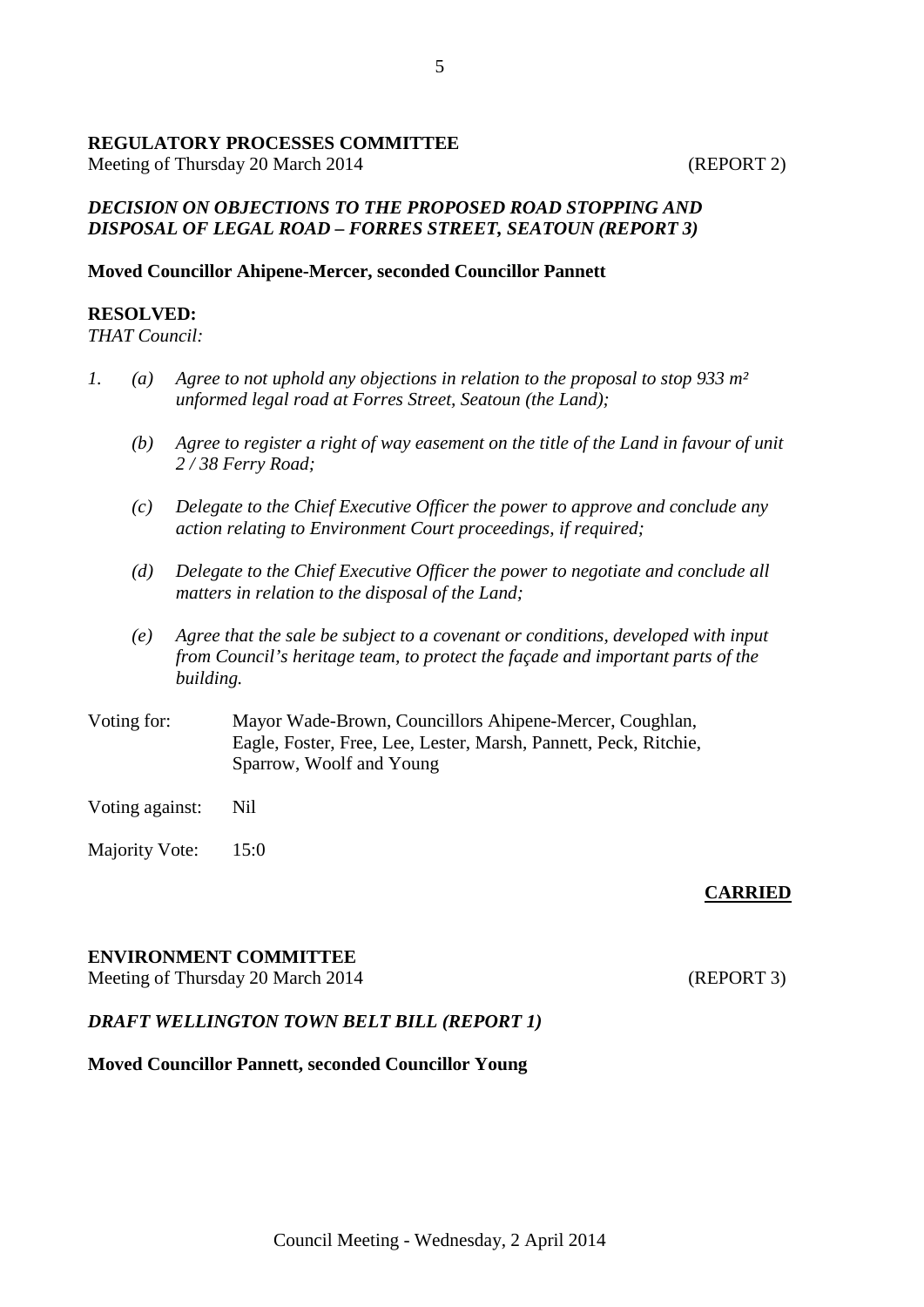*THAT Council:*

- *1. Approve the draft Wellington Town Belt (attached as appendix 1) for public consultation.*
- *2. Note that the draft bill includes two alternative approaches to the Public Works Act 1981 and the consultation material includes text that explains the 2 approaches (attached as appendix 2).*
- *3. Delegate to the Chief Executive Officer and portfolio leader the authority to approve minor wording, formatting and content changes to the Schedules to the Bill, as well and any changes agreed by the Council.*
- *4. Receives the supplementary information as tabled at the meeting.*

### **Moved Councillor Ritchie, seconded Councillor Free,** the following amendment.

### *THAT Council:*

- *1. Approve the draft Wellington Town Belt (attached as appendix 1) for public consultation with the removal of Clause 14, Option 2.*
- *2. Note that the draft bill includes two alternative approaches to the Public Works Act 1981 and the consultation material includes text that explains the 2 approaches (attached as appendix 2).*
- *3. Delegate to the Chief Executive Officer and portfolio leader the authority to approve minor wording, formatting and content changes to the Schedules to the Bill, as well and any changes agreed by the Council.*

### **The amendment was put:**

| Voting for:     | Councillors Eagle, Free, Lee, Pannett, Peck, Ritchie, Sparrow,<br>Woolf and Young |
|-----------------|-----------------------------------------------------------------------------------|
| Voting against: | Mayor Wade-Brown, Councillors Ahipene-Mercer, Coughlan,<br>Foster, Lester, Marsh  |
| Majority Vote:  | 9:6                                                                               |

### **CARRIED**

### **The substantive motion as amended was put.**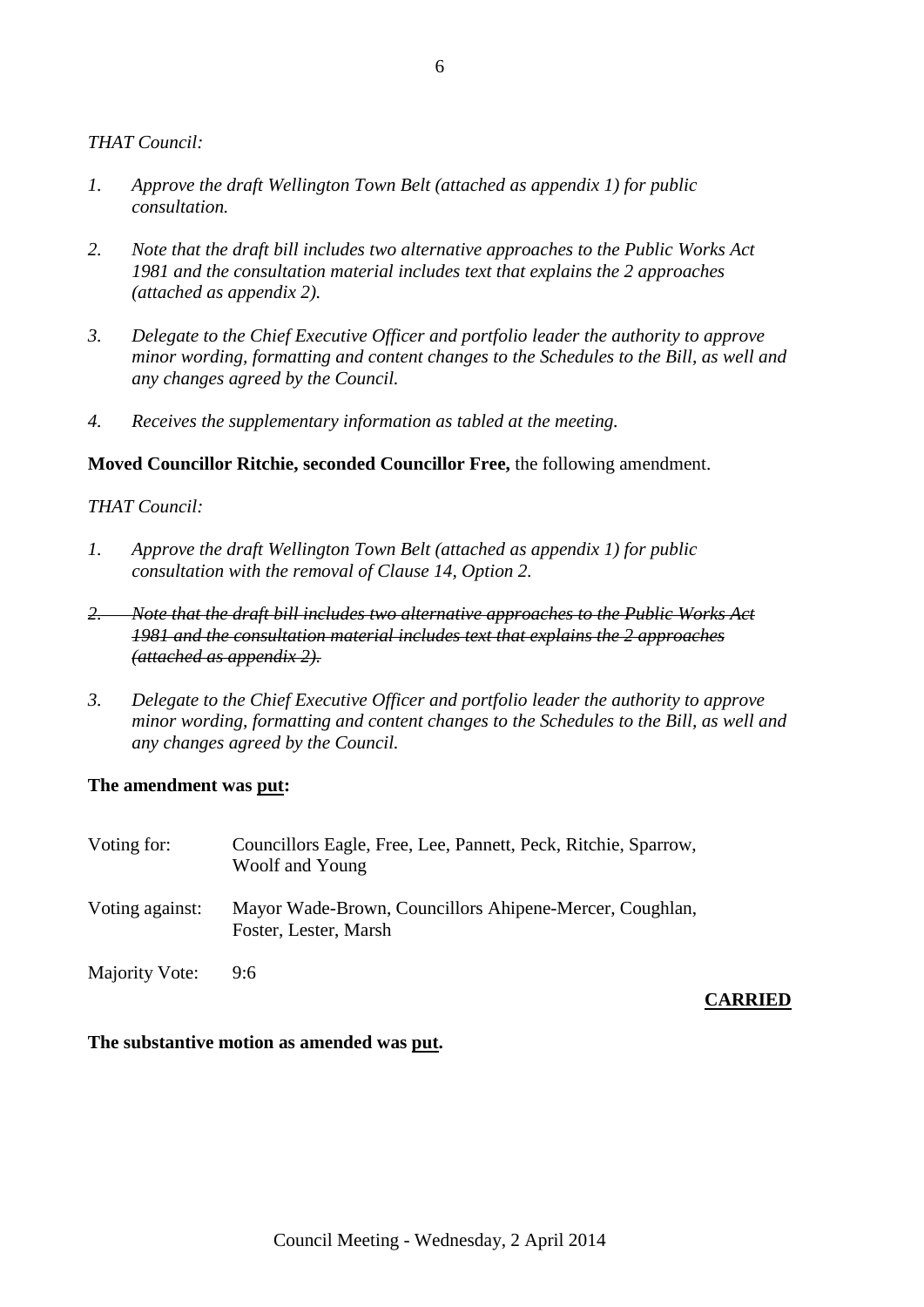## **RESOLVED**

## *THAT Council:*

- *1. Approve the draft Wellington Town Belt (attached as appendix 1) for public consultation with the removal of Clause 14, Option 2.*
- *2. Delegate to the Chief Executive Officer and portfolio leader the authority to approve minor wording, formatting and content changes to the Schedules to the Bill, as well and any changes agreed by the Council.*
- *3. Receives the supplementary information as tabled at the meeting.*

| Voting for:     | Mayor Wade-Brown, Councillors Ahipene-Mercer, Coughlan,<br>Eagle, Foster, Free, Lee, Lester, Marsh, Pannett, Peck, Ritchie,<br>Sparrow, Woolf and Young |
|-----------------|---------------------------------------------------------------------------------------------------------------------------------------------------------|
| Voting against: | Nil                                                                                                                                                     |
| Majority Vote:  | 15:0                                                                                                                                                    |

# **CARRIED**

# *DISPOSAL – 177 BING LUCAS DRIVE, TAKAPU VALLEY (REPORT 10)*

## **Moved Councillor Pannett, seconded Councillor Foster**

# **RESOLVED**

## *THAT Council:*

- *1. (a) Agree to revoke the reserve status of 177 Bing Lucas Drive, Takapu Valley (CFR Identifier 342412) pursuant to section 24 of the Reserves Act 1977.*
	- *(b) Authorise the Chief Executive Officer to conclude the reserve revocation of 177 Bing Lucas Drive, Takapu Valley.*
	- *(c) If the reserve revocation is successful, agree that the property at 177 Bing Lucas Drive, Takapu Valley is not required for a public work and is surplus to requirements.*
	- *(d) Subject to 177 Bing Lucas Drive, Takapu Valley being declared surplus, authorise Council officers to commission a section 40 Public Works Act 1981 report from a suitably qualified consultant to identify whether this property must be offered back to a former owner or their successor in title, or whether an exemption from offer back applies under section 40(2), 40(3) or 40(4) of the Public Works Act 1981.*